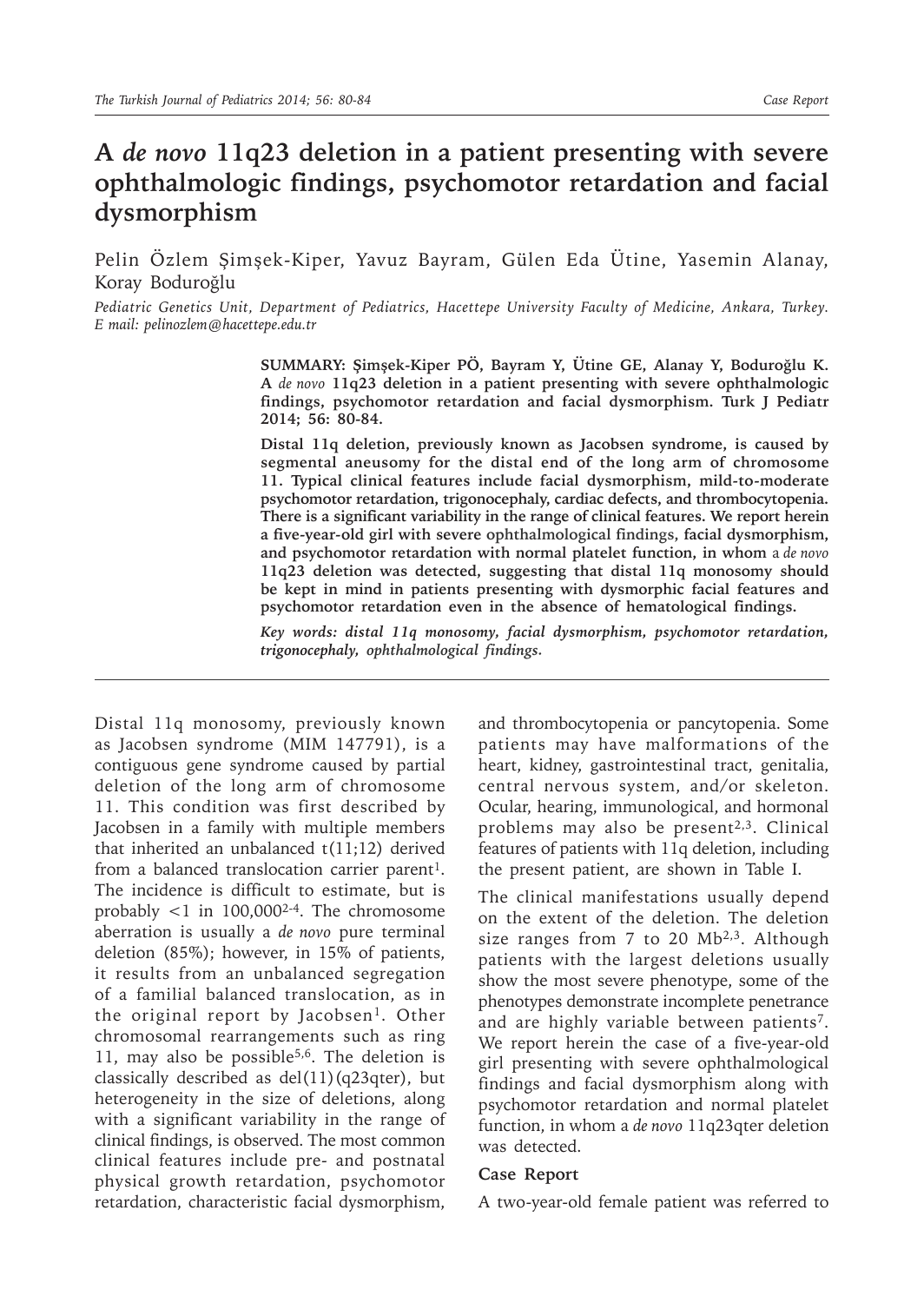our clinic with atypical facial features. She was the second child of nonconsanguineous parents (mother 29, father 35 years old). The younger child was healthy, and the family history was negative for intellectual disability, autism or any other known chromosomal abnormalities. Prenatal history was unremarkable. The patient was born at term by normal delivery with a birth weight of 3650 g  $(90<sup>th</sup>$  centile). Her birth length and head circumference were not noted. She did not require admission to neonatal intensive care unit. She had head control at three months, was able to sit with support at 12 months, and without support at 18 months of age. She was still not able to walk at 24 months of age. She started speaking single words after 12 months and was able to speak with simple sentences after two years of age. She underwent surgery for trigonocephaly correction at 10 months of age. She was then referred to our center for further evaluation. Her physical examination at two years of age revealed body weight 8.3 kg  $\left($  < 3<sup>rd</sup> centile), body height 77 cm  $\left($  -2.6 SD), and head circumference  $45 \text{ cm } (-3)^{rd}$  centile). She had prominent forehead, trigonocephaly, hypertelorism, arched eyebrows, wide base to nose, blepharophimosis, narrow palpebral fissure, telecanthus, low-set ears, preauricular skin tag, hypoplasia of the glabella, long and flat philtrum, and thin upper lip (Fig. 1). She also had webbed and short neck, narrow shoulders, mild scoliosis, broad hallux, and slender fingers. There was no evidence of abdominal organ malformations, and abdominal ultrasonography was normal. Radiographic examination revealed mild scoliosis (Fig. 2). Cervical vertebrae were normal Echocardiography revealed secundum atrial septal defect. Cranial magnetic resonance imaging was normal. Ophthalmologic examination revealed strabismus and error of refraction in both eyes. She also had hypoplasia of the right optic nerve and iris in addition to choroid colobomas in both eyes. She had a vision loss of 70% in her right eye. Chromosomal analysis of the patient was performed using GTG-banding techniques on stimulated blood lymphocytes. Cytogenetics revealed a deletion of the long arm of chromosome 11 in the band q23 (Fig. 3A). Fluorescence in situ hybridization (FISH) using a commercially available subtelomeric probe (ToTelVysion Multicolor FISH Probe

Panel) for 11qter confirmed the suggested deletion (Fig. 3B). The parental karyotypes were normal, suggesting a *de novo* occurrence of the deletion.

On follow-up at the age of three years, significant postnatal growth retardation was observed, with body weight of 10 kg  $\left( < \frac{3}{10} \right)$ centile), body height of 84 cm (-2.7 SD), and head circumference of 47 cm (3rd-10th centile). She was able to walk independently and could speak using simple words.

At the age of four years, her body weight was 13 kg (3rd-10th centile), body height 89 cm (-2.9 SD) and head circumference 47 cm (3rd-10th centile). Her complete blood count with differential was normal. Her bleeding time was normal (5 minutes). Peripheral smear revealed normal platelet morphology. Her scoliosis was stable and required no surgical intervention. Psychomotor testing revealed a developmental age of 30 months, with delays in language and gross and fine motor skills. She is now five years old and currently attending a special education institute.

## **Discussion**

The 11q terminal deletion is a well-recognized pattern of malformation caused by terminal deletion of the long arm of chromosome 11. We report herein the case of a five-year-old girl with 11q23 deletion presenting with facial dysmorphism, psychomotor retardation and severe ophthalmologic findings, with normal platelet function. The clinical findings of the present patient are in general concordance with the clinical features of the patients with 11q deletion. However, the present patient does not have the finding of chronic thrombocytopenia, which is reported in almost 94% of patients with 11q terminal deletion<sup>3</sup>.

Most patients with 11q deletion are born with either thrombocytopenia or pancytopenia7. More recently, a definite platelet disorder, the Paris-Trousseau syndrome, has been reported in these patients<sup>8,9</sup>. This platelet abnormality is reported in almost 88.5% of patients with 11q deletion syndrome. However, it has been suggested recently that the platelet abnormality and the Paris-Trousseau syndrome are the same condition9,10. The megakaryocytic defects in patients with 11q deletion were mapped to a minimal region in 11q that includes the *FLI1*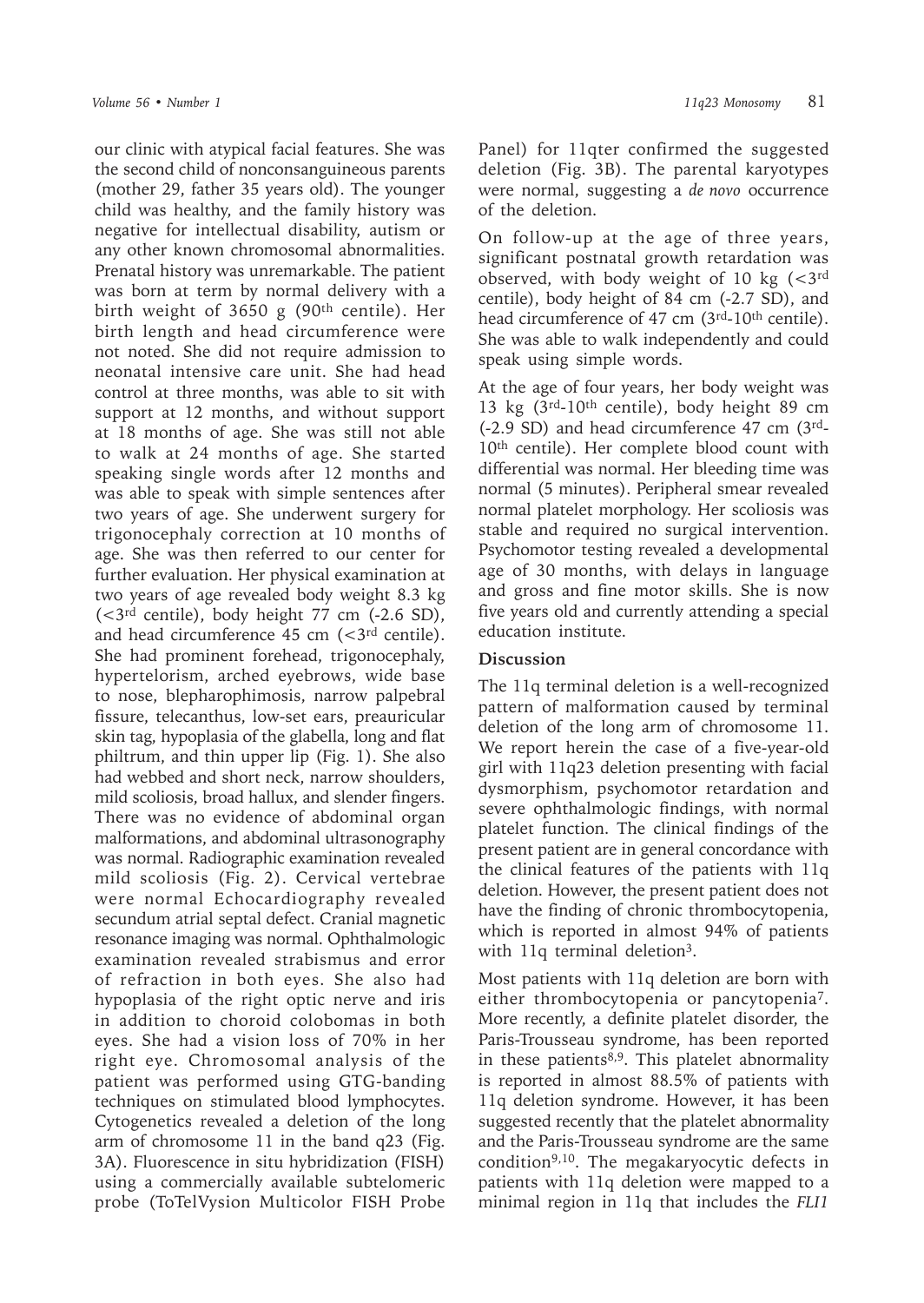82 *Şimşek-Kiper PÖ, et al The Turkish Journal of Pediatrics • January-February 2014*

gene, thus suggesting that dysmegakaryopoiesis in these patients may be caused by hemizygous loss of *FLI1*<sup>11</sup>.

It is known that in 11q deletion syndrome, patients usually have thrombocytopenia, with counts as low as 10–20,000 at birth. Over time, the number of platelets increases to normal or near-normal levels<sup>3</sup>. However, prolonged bleeding time might be the case despite normal platelet counts. Recently, several adolescent patients with 11q deletion with normal platelet counts were found to have markedly prolonged bleeding times, indicating persistence of abnormal platelet function despite resolution of the thrombocytopenia3. The present patient had normal platelet counts and normal bleeding time. The platelet counts were obtained by the hospital laboratory automated platelet counter, and platelet morphology was analyzed independently by two pediatric hematologists with significant experience. Although we could not perform immunocytochemical or ultrastructural studies to evaluate platelet granules, peripheral smear

revealed normal platelet morphology. She has not had any hematological manifestations thus far; nevertheless, we cannot rule out the possibility that thrombocytopenia was present at birth and resolved over time, before her admission to our center at the age of two years. In addition, the genetic background of the patient might have had an influence on the expression of this feature.

Trigonocephaly, resulting from premature closure of the metopic suture, is reported in almost 30% of patients with 11q deletion7. The presence of trigonocephaly gives a very characteristic facial appearance that usually raises the possibility of this diagnosis, which was also the case in the present patient.

Orthopedic abnormalities such as hip dislocation, scoliosis, flat feet, or club foot are reported in 19% of patients with 11q deletion<sup>7</sup>. The present patient had mild scoliosis, which was stable and required no intervention. In addition, skeletal findings such as short neck, broad and long hallux, and slender fingers are also reported



**Fig. 1.** Note prominent forehead, trigonocephaly, hypertelorism, arched eyebrows, wide base to nose, blepharophimosis, narrow palpebral fissure, telecanthus, low-set ears, preauricular skin tag, hypoplasia of the glabella, long and flat philtrum, and thin upper lip. Note also short neck and narrow shoulders. **Fig. 2.** Mild lumbar scoliosis was evident on X-ray.

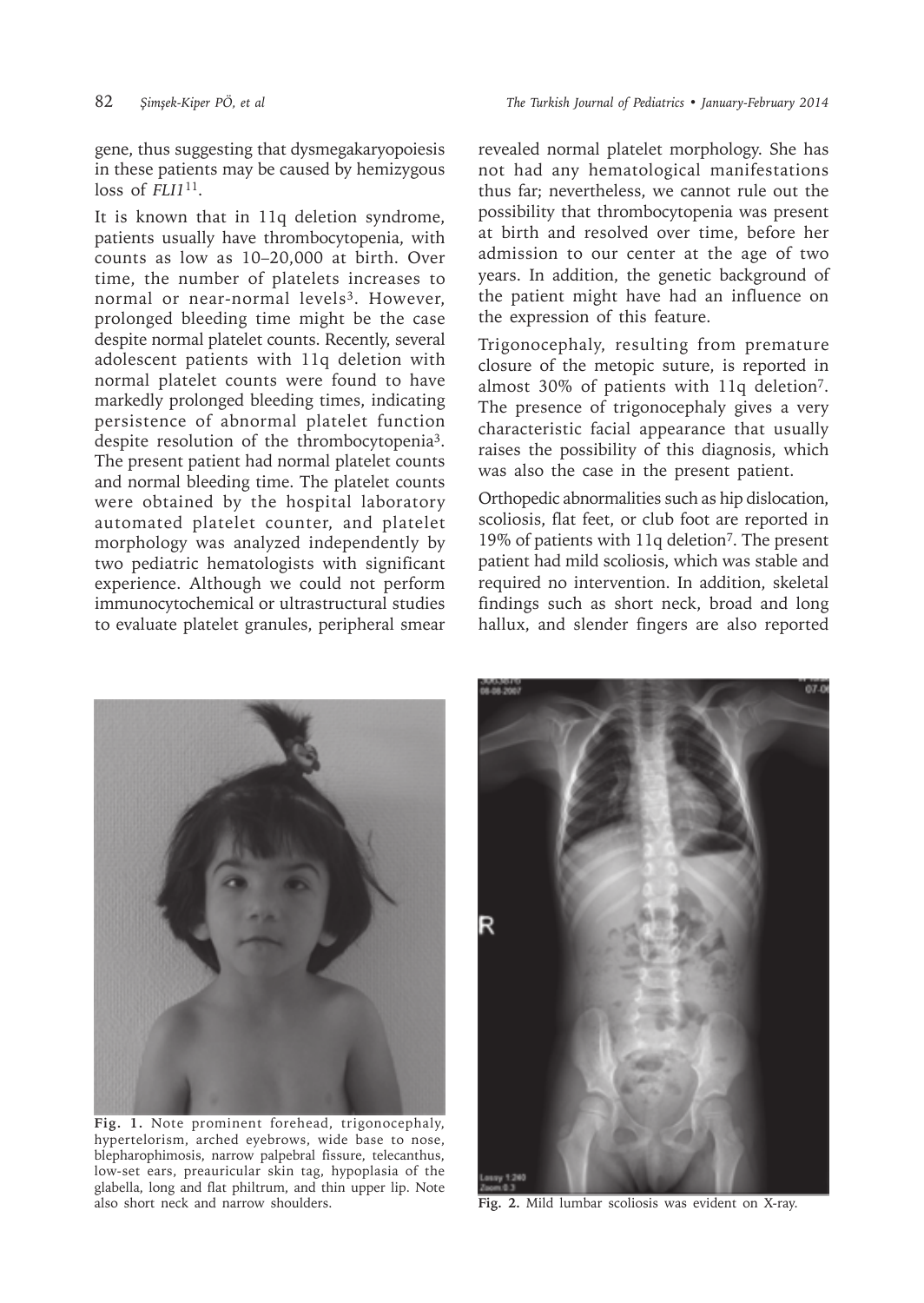

**Fig. 3a.** GTG-banding analysis including high-resolution karyotyping from peripheral blood revealed 11q23 deletion.



**Fig. 3b.** A peripheral blood sample was obtained from the proband. Qbiogene PTEL11Q Tel 11qDNA probe was used, and the analysis gave the result of 46,XX,del(11) (q23).ish tel 11q(D11S4437-) karyotype.

| <b>Table 1.</b> Chilical Findings in Patients with 114 Defetion syndrome <sup>s</sup> and the Present Patient |                                                     |                 |
|---------------------------------------------------------------------------------------------------------------|-----------------------------------------------------|-----------------|
| Clinical findings                                                                                             | In patients with 11q terminal deletion <sup>3</sup> | Present patient |
| Number of patients                                                                                            | 110                                                 | 1               |
| <b>Sex</b>                                                                                                    | 38 Male; 72 Female                                  | Female          |
| De novo                                                                                                       | 66 families                                         | $+$             |
| Age                                                                                                           | 5 months-31 years                                   | 5 years         |
| Intrauterine growth retardation                                                                               | Not recorded                                        |                 |
| Short stature $(<5th$ centile)                                                                                | 68%                                                 | $^{+}$          |
| Macrocephaly                                                                                                  | Not recorded                                        |                 |
| Microcephaly                                                                                                  | Not recorded                                        | $^{+}$          |
| Renal/urinary tract abnormality                                                                               | 8%                                                  |                 |
| Cryptorchidism                                                                                                | 58%                                                 | Not applicable  |
| Developmental delay/intellectual disability                                                                   | 85%                                                 | $^{+}$          |
| Congenital heart disease                                                                                      | 56%                                                 | $^+$            |
| Seizure                                                                                                       | Not recorded                                        |                 |
| Chronic thrombocytopenia                                                                                      | 94%                                                 |                 |
| Hearing loss                                                                                                  | Not recorded                                        |                 |
| Recurrent infections                                                                                          | 54%                                                 |                 |
| Trigonocephaly                                                                                                | 29%                                                 | $^{+}$          |
| Hypertelorism                                                                                                 | 92%                                                 | $^+$            |
| Ear anomalies (malformed/low-set)                                                                             | 81%                                                 | $^+$            |
| High prominent forehead                                                                                       | 62%                                                 | $^{+}$          |
| Flat/broad nasal bridge                                                                                       | 47%                                                 | $^{+}$          |
| Short nose                                                                                                    | 69%                                                 | $^+$            |
| Microretrognathia                                                                                             | 36%                                                 | $^{+}$          |
| Ptosis                                                                                                        | 58%                                                 | $^{+}$          |
| Strabismus                                                                                                    | 67%                                                 | $^{+}$          |
| Optic nerve hypoplasia                                                                                        |                                                     | $^{+}$          |
| Short neck/webbed neck                                                                                        | 50%/Not recorded                                    | $+/+$           |

**Table I.** Clinical Findings in Patients with 11q Deletion Syndrome3 and the Present Patient

<sup>3</sup>Grossfeld PD, Mattina T, Lai Z, et al. The 11q terminal deletion disorder: a prospective study of 110 cases. Am J Med Genet 2004; 129A: 51-61.